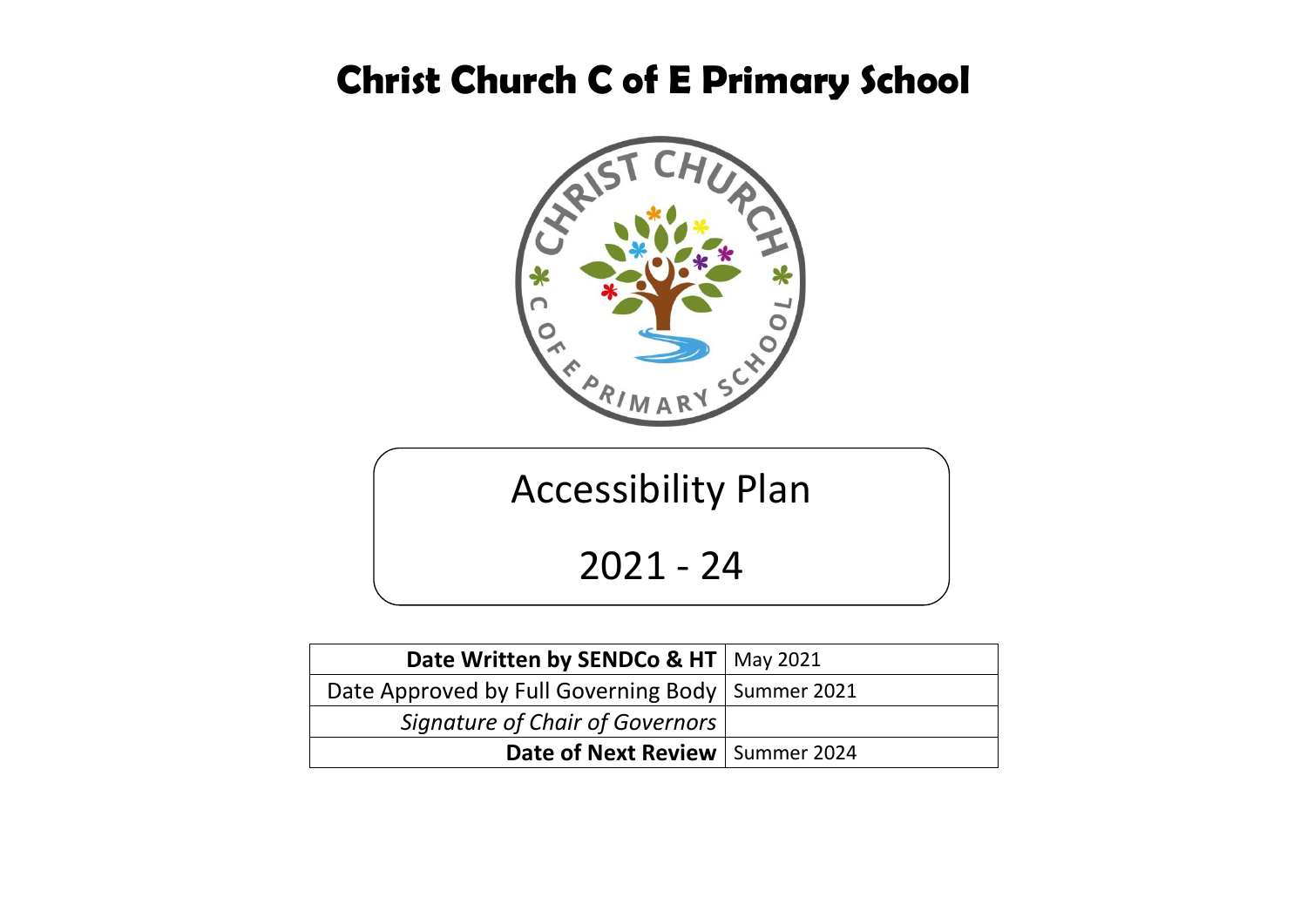#### **Christ Church CoE Primary School Accessibility Plan 2021-2024**

Christ Church C of E Primary School is committed to reducing barriers to learning and assessment and to improving access to inclusive education of all learners including those with special needs or disabilities. We provide a fully accessible environment which values and includes all pupils, staff parents and visitors regardless of their age, education, physical, sensory and cultural needs.

The school's Accessibility Plan addresses our duty under the Children and Families Act (2014), The SEND Code of Practice (2015) and the Equalities Act (2010). All school staff have a responsibility to take appropriate action to ensure accessibility and inclusion, working with other services as needed.

#### **OUR MISSION STATEMENT**

We want our pupils to experience LIFE IN ALL ITS FULLNESS and seek to ensure DEEP PERSONAL GROWTH. We aim to help our pupils discover who they are and who they might be. We promote a TAKE-CARE ETHOS and encourage our children to take care of other people and the environment. We encourage our children to go BEYOND EXPECTATION and to **SHINE** in all that they do.

Our Mission Statement encapsulates our vision, aims and ethos for all our children, staff and families.

Our motto, '*Learning and Growing together in Faith, Hope and Love'*, is fundamental to our work with our children and families.

Our Christian values are intrinsically linked to our whole-school ethos and underpin our desire to build a fully inclusive and supportive learning community.

We believe that each pupil and adult in our school is of equal value and worth to God.

#### **Purpose & Aims**

The purpose of this plan is to show how Christ Church CoE Primary School intends - over time - to make reasonable adjustments to increase the accessibility of our school for all children, including those with additional needs in the areas of:

- increasing access to the **curriculum**
- improving the **physical environment**
- making improvements in the provision of **information**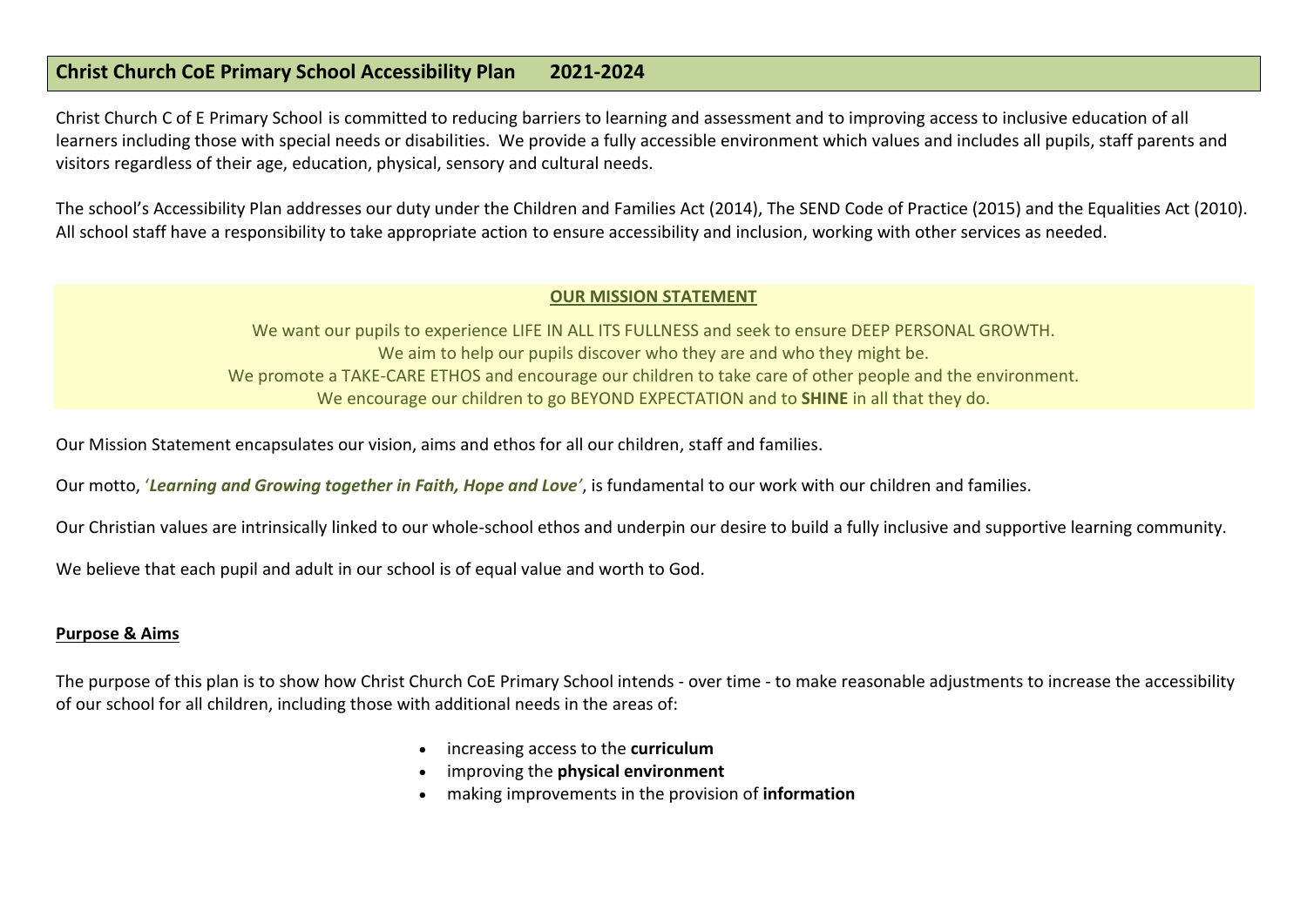To adhere to legislation, the Accessibility Plan is an annual item at the Full Governing Body meeting and is reviewed by SENDCo, Head Teacher and SEND Governor annually. It is formally reviewed and revised every three years.

#### **1) To Increase access to the curriculum for pupils with SEND**

- Our school caters for pupils with various additional needs and where appropriate we work with other professionals for assessments, support and guidance for as part of a graduated response. The SENCO is also able to work with other local SENCOs in identifying areas of pupil need and suggesting strategies to ensure these pupils can access the curriculum.
- The school uses the cycle of Assess-Plan-Do-Review to identify and plan targets for individual children. The child and parent/s are involved in this process, and are encouraged to discuss their aspirations and the wider outcomes they are hoping for.
- Risk assessments are undertaken for all school trips. These take accessibility and movement around sites into consideration and ensure that all our children can participate in off-site learning opportunities.
- Good transition plans and communication with parents/carers, staff at other settings and other professionals enable staff to work effectively with all our children.

#### **2) To Improve and maintain access to the physical environment**

- All areas of our school building are accessible to anyone who needs to use a wheelchair. This includes several disabled access toilet facilities, shower facilities and lift access to the upstairs staffroom.
- All medical information, including information about accessibility difficulties, is collated by admin staff and shared with teaching staff as appropriate. We have several qualified First Aiders in School who hold First Aid certificates.

#### **3) To Improve provision of information for all stakeholders**

- Staff are encouraged to use a multisensory approach in all learning to ensure access to all.
- Teachers adapt and enlarge texts, use alternative coloured papers/ screen backgrounds or differentiate text to ensure access to all.
- Texts, emails, newsletters and other important documentation are translated for our parents who have English as an additional language.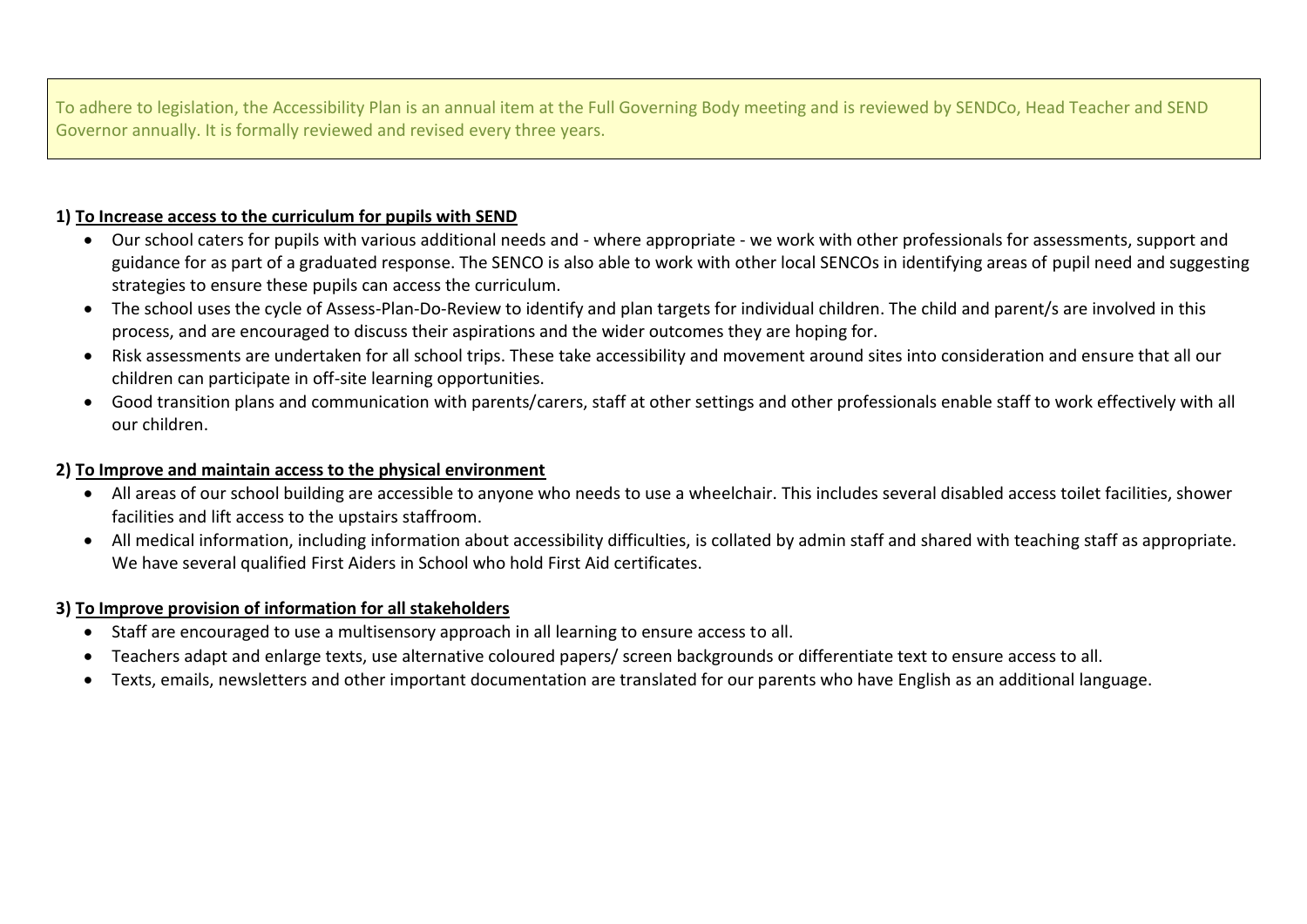### **Christ Church C of E Primary School Accessibility Plan 2021 -2024**

| To Increase access to the curriculum for pupils with SEND                                                                                       |                                                                                                                                                                                                                                                                                                                                    |                                                                                                                                                                                                                                                                                                                                                                                                                                                                                                                                    |                                                                                                                                                                         |                                                                                                                                                                                  |
|-------------------------------------------------------------------------------------------------------------------------------------------------|------------------------------------------------------------------------------------------------------------------------------------------------------------------------------------------------------------------------------------------------------------------------------------------------------------------------------------|------------------------------------------------------------------------------------------------------------------------------------------------------------------------------------------------------------------------------------------------------------------------------------------------------------------------------------------------------------------------------------------------------------------------------------------------------------------------------------------------------------------------------------|-------------------------------------------------------------------------------------------------------------------------------------------------------------------------|----------------------------------------------------------------------------------------------------------------------------------------------------------------------------------|
| <b>Targets</b>                                                                                                                                  | <b>Strategies</b>                                                                                                                                                                                                                                                                                                                  | <b>Outcome</b>                                                                                                                                                                                                                                                                                                                                                                                                                                                                                                                     | <b>Timeframe</b>                                                                                                                                                        | <b>Monitoring</b>                                                                                                                                                                |
| 1) STAFF CPD<br>Continue to update and<br>develop staff awareness<br>of issues related to our<br>SEND children.                                 | SENCo & Head Teacher to review staff<br>training needs.<br>Provide training for members of the school<br>community as appropriate.<br>NB: This could be through updates (e.g. NCC<br>or Family guidelines); research (e.g. NASEN);<br>or regarding a specific SEND issue or<br>intervention (e.g. Precision Teaching,<br>makaton). | Staff understanding and commitment to an<br>inclusive approach to teaching and learning<br>continues to develop and strengthen.<br>Quality First Class Teaching for all is<br>delivered in all classes, taking into account<br>individual pupils needs.<br>All Staff are equipped to enable all children<br>to access a broad and balanced curriculum.<br>All teachers and support staff are<br>knowledgeable of how to ensure the<br>curriculum (including learning opportunities<br>outside the classroom) is accessible to all. | Annual audit<br><b>Staff Meeting</b><br>Time or INSET.<br>SENDCo to review<br>the needs of<br>children on roll &<br>provide/promote<br>training for staff as<br>needed. | Staff to request additional CPD as<br>needed.<br><b>Termly Appraisal meetings</b><br>HT and SENCo to audit and<br>timetable, following discussions<br>and monitoring activities. |
| 2) SUBJECT POLICIES<br>Ensure that all new /<br>updated policies consider<br>the implications of access<br>for pupils with additional<br>needs. | All staff to consider SEND & accessibility<br>during review of policies.                                                                                                                                                                                                                                                           | All policies reflect current legislation.                                                                                                                                                                                                                                                                                                                                                                                                                                                                                          | <b>ONGOING</b><br>As policies are<br>reviewed.                                                                                                                          | Governors to oversee and<br>approve policy reviews.                                                                                                                              |
| 3) ACTIVITIES<br>To ensure that all children<br>are able to access all<br>school activities, including<br>clubs & trips.                        | Review wider school provision to ensure<br>compliance with legislation.<br>Parent and pupil voice sought at least<br>annually to ensure that all children are able<br>to be involved in all activities.                                                                                                                            | All providers (including external) of out of<br>school provision will comply with legislation<br>to ensure that the needs of all children are<br>met.                                                                                                                                                                                                                                                                                                                                                                              | <b>ONGOING</b><br>Head Teacher and<br>SENCo to ensure<br>that all our<br>children with<br>SEND are able to<br>access extra-<br>curricular<br>activities.                | Parent and pupil voice to be<br>monitored by Headteacher and<br>SENCo to support auditing need.                                                                                  |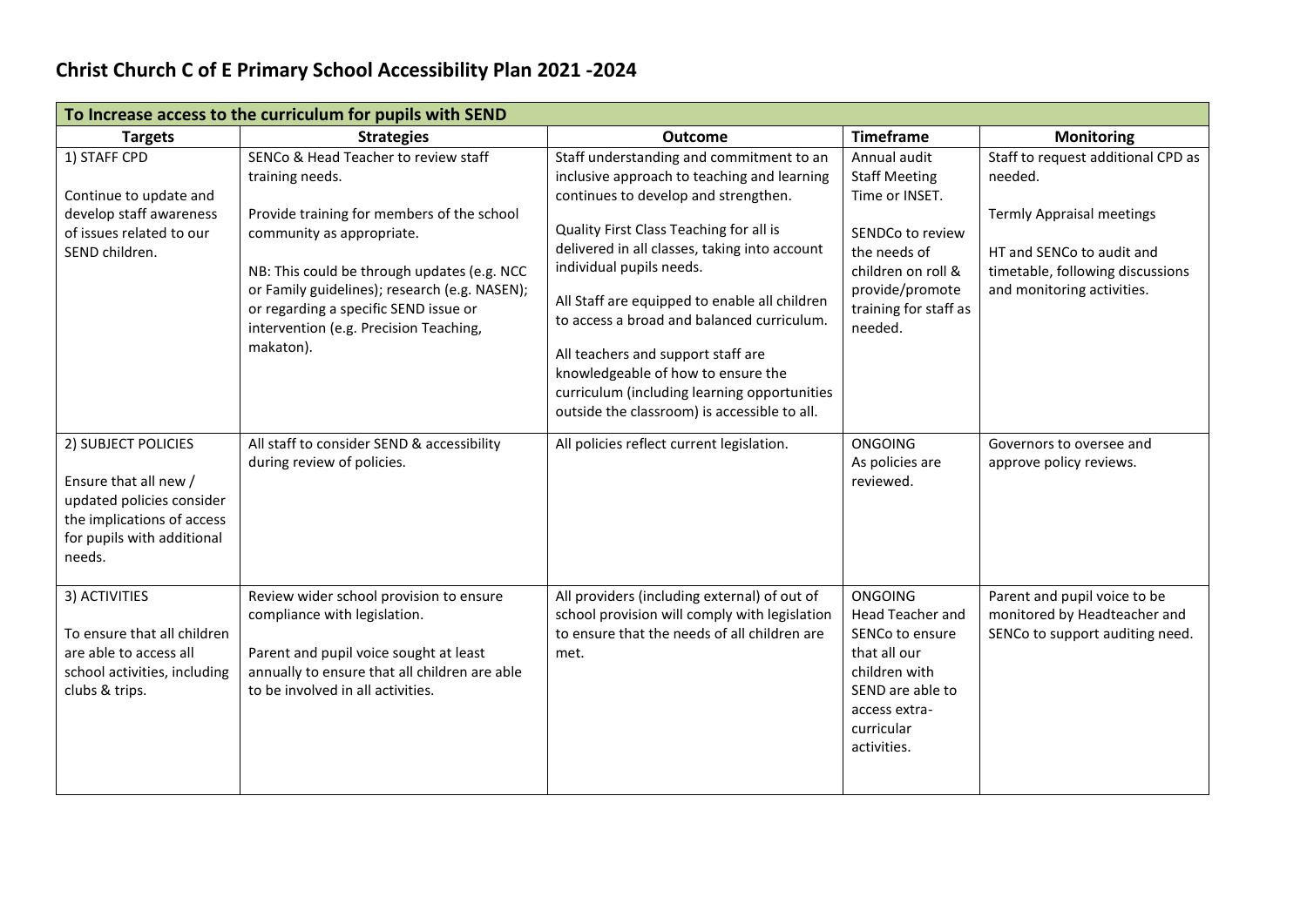| 4) EQUIPMENT              | Assess the needs of the children in each class<br>and provide equipment as needed. | Children will be able to develop<br>independent learning skills. | Continual<br>assessment of | SENCo to review needs of<br>children in discussion with Class |
|---------------------------|------------------------------------------------------------------------------------|------------------------------------------------------------------|----------------------------|---------------------------------------------------------------|
| To provide specialist     | (e.g. special pencil grips, writing slopes, etc.)                                  |                                                                  | need by Class              | Teachers.                                                     |
| equipment to promote      |                                                                                    | Improved progress.                                               | Teachers -                 |                                                               |
| participation in learning | SFSS and Neil Oldbury to advise re: accessible                                     |                                                                  | referring to SENCo         |                                                               |
| by all pupils, including  | technology.                                                                        |                                                                  | and working                |                                                               |
| accessible technology and |                                                                                    |                                                                  | through a                  |                                                               |
| software.                 |                                                                                    |                                                                  | graduated                  |                                                               |
|                           |                                                                                    |                                                                  | response.                  |                                                               |
|                           |                                                                                    |                                                                  |                            |                                                               |
|                           |                                                                                    |                                                                  |                            |                                                               |

| To Improve and maintain access to the physical environment                                                                                                                       |                                                                                                                                                                                                                                                                                                                             |                                                                                                                                                                                                                                                    |                                                                                                                                                                             |                                                                                                                                                                                  |
|----------------------------------------------------------------------------------------------------------------------------------------------------------------------------------|-----------------------------------------------------------------------------------------------------------------------------------------------------------------------------------------------------------------------------------------------------------------------------------------------------------------------------|----------------------------------------------------------------------------------------------------------------------------------------------------------------------------------------------------------------------------------------------------|-----------------------------------------------------------------------------------------------------------------------------------------------------------------------------|----------------------------------------------------------------------------------------------------------------------------------------------------------------------------------|
| <b>Targets</b>                                                                                                                                                                   | <b>Strategies</b>                                                                                                                                                                                                                                                                                                           | <b>Outcome</b>                                                                                                                                                                                                                                     | <b>Timeframe</b>                                                                                                                                                            | <b>Monitoring</b>                                                                                                                                                                |
| 1) NEW BUILD<br>To ensure that the new<br>school buildings are<br>accessible for all children<br>and adults.                                                                     | Ensure new builds / additions take into<br>account full-range of accessibility needs.<br>All reasonable adaptations will be made for<br>any pupil in the school to ensure maximum<br>access and minimum barriers to facilities and<br>learning.<br>Ongoing review accessibility of site and<br>identify adaptations needed. | All children are able to move around and<br>access all our school facilities.<br>Provision for all skills, including self-care<br>(e.g. toileting, showering if necessary,<br>dressing, feeding) is appropriate and<br>ensures individual dignity. | Annual audit of<br>accessibility of<br>school buildings<br>and grounds by<br>Head Teacher,<br>SENCo and<br>governors.                                                       | Head Teacher, SENCo and<br>governors to suggest actions as<br>appropriate to building<br>developers.                                                                             |
| 2) OUTSIDE<br><b>ENVIRONMENT</b><br>To continue to improve<br>access to the new<br>external environment for<br>all.<br>E.g. access to wildlife<br>garden / play equipment<br>etc | Both environmental facilities and resources<br>to be provided / adapted as necessary so that<br>all children are able to participate in all<br>activities.                                                                                                                                                                  | All our children can access all activities with<br>reasonable adjustments removing any<br>barriers or with resourcing being<br>provided/adapted.                                                                                                   | Ongoing:<br><b>Class Teachers</b><br>and SENCo to<br>check that<br>children can<br>access all<br>planned for<br>activities in all<br>areas of the<br>school<br>environment. | Class Teachers to refer to SENCo<br>when resources are needed to<br>make reasonable adjustments.<br>SENCo to refer to Head Teacher re<br>adapting aspects of the<br>environment. |